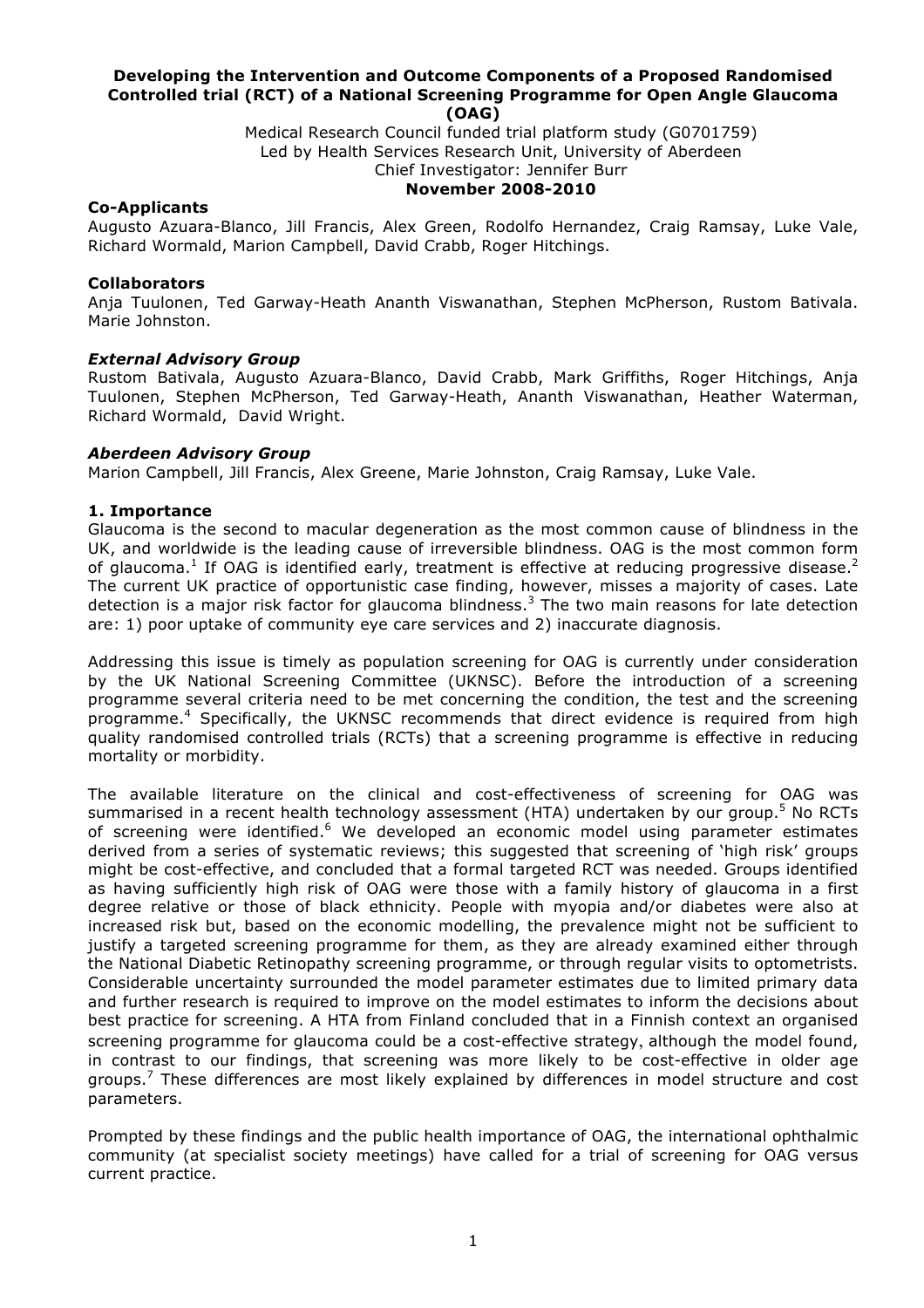However, we showed that prior to the conduct of any large definitive screening trial, more robust evidence is required to address a number of crucial uncertainties.<sup>5</sup> These include: selection of optimal screening approaches (including the choice of screening test); the organisational context and which healthcare professionals would administer the test; how best to identify individuals in the 'at risk' groups e.g. having a family history is the most significant risk factor in the UK, but the most effective and acceptable methods for identifying the index case in the population and then identifying relatives is uncertain; and how attendance for screening could be maximised. Targeted screening involves issues of ethics, equity, and acceptability to all stakeholders. Furthermore, recognition of potential harms and benefits of screening have not been explored in a glaucoma context.

Glaucoma is a chronic disease with relatively slow progression requiring long-term monitoring to determine effectiveness in terms of reduced incidence of visual impairment. In cancer screening RCTs the primary outcome is usually mortality and ascertained from routine data (deaths). An equivalent measure for glaucoma would use routinely collected data on blind and partial sighted registration, but such data are currently incomplete and not sufficiently detailed by cause<sup>8</sup> to be used a trial outcome measure, although efforts are underway to improve this. Therefore, an appropriate outcome assessment needs to be determined.

Any outcome assessment should include factors important to the patient. The risks of moderate visual loss (the ability to continue to drive) and long-term blindness are reported as the most important factors to patients.<sup>9</sup> A systematic review of patient reported measures applicable to glaucoma (Burr, unpublished results) found that of the existing instruments (generic, vision and glaucoma specific) no single instrument appears to have adequate sensitivity, validity, or responsiveness for use in its present form as a patient reported outcome (PRO) measure in a glaucoma screening trial. Our group have developed a short glaucoma-specific profile instrument, which provides a utility score for glaucoma.<sup>10</sup> However, the optimal PRO measure(s) for the definitive trial needs to comprise items relevant to both disability (e.g. impaired vision; loss of driving licence on account of poor vision, and loss of independence) and the screening process (capturing benefits such as early detection and treatment and adverse effects such as heightened anxiety).

The length of the eventual RCT can be informed by the economic model, based on the most efficient screening interval, and the sample size for the trial will be determined by the specific group of patients proposed to be screened. The primary outcome will be multidimensional (clinical, patient reported and economic). Data on newly detected glaucoma by severity of visual field loss, as the primary clinical outcome, are available from clinical records (usually hospital based), but whether these are adequately accessible for outcome assessment in the RCT is uncertain and exploratory analysis is required. A sensitive PRO measure could conceivably capture early patient reported effects, and as such be an appropriate outcome measure.

The aim of this IES platform proposal is to develop the components of the optimal screening intervention and outcome assessment to inform the design of the definitive screening trial. In addition to providing direct guidance for a definitive RCT, the proposed research is valuable at a number of levels as it will inform the broader debate about glaucoma screening; provide insights into the configuration of potential future screening programmes; and enhance the relevance to patient and consumer needs of future research on screening.

# **2. Scientific Potential**

# *2.1 People and track record*

The team brings together all the key disciplines required for successful delivery of this proposed IES platform: clinical; ethics; consumer perspective; behaviour change; intervention development; economic analysis; trial design; statistical analysis and psychometrics. Applicants (**Burr, Azuara-Blanco, Garway-Heath, Hernandez, Ramsay, Vale, Viswanathan, Wormald**) and collaborators (**Wright, McPherson**) have worked together in recent years on glaucoma research including systematic reviews, RCTs, diagnostic studies, economic modelling and outcome development. **Burr** has published a HTA project on the clinical and costeffectiveness of screening for OAG, and developed a preference based measure of health outcome for glaucoma. The applicants include experienced trialists well versed in the design and development of complex trials (**Campbell, Ramsay, Vale**); a chartered health psychologist (**Francis**) specialising in theory-based process evaluations of complex interventions and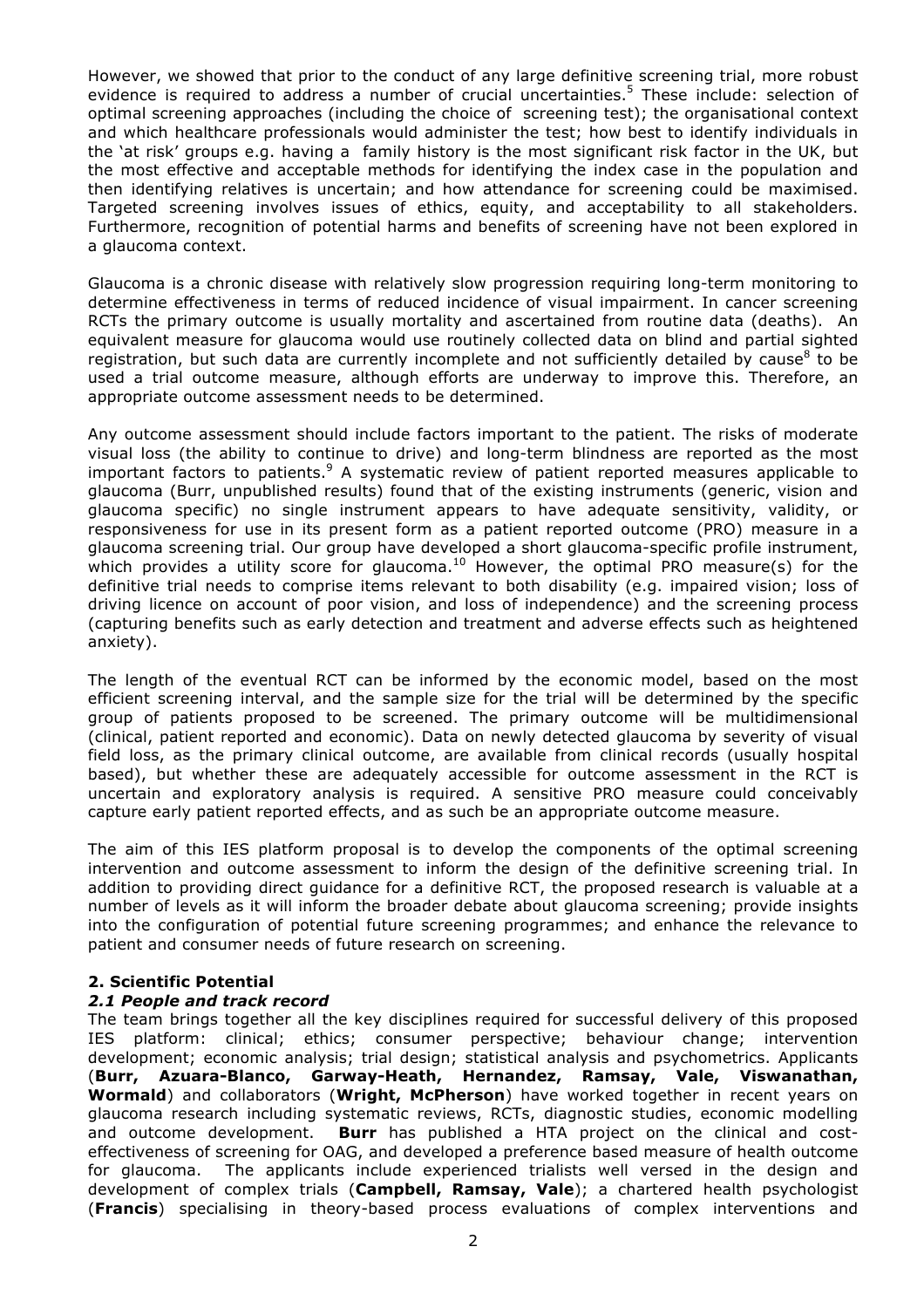intervention components relating to behaviour change, and an applied anthropologist (**Greene**) with theoretical expertise in the social and ethical issues around service users' participation in health services, particularly those with chronic illness. **Crabb**, a reader in statistics and measurement in vision, has a particular expertise in methods for detecting visual field progression in glaucoma; **Wormald,** a consultant ophthalmologist with a special interest in glaucoma and coordinating editor of the Cochrane Eyes and Vision group and **Professor Roger Hitchings** is a professor of ophthalmology at Moorfields Eye Hospital and recent president of the European Glaucoma Society (EGS).

An Advisory Panel will be convened prior to the start of the study including the co-applicants and the named collaborators. These are: **Tuulonen**, a Professor of Ophthalmology in Finland, author of the Finnish Evidence Based Glaucoma guidelines, the Finnish HTA on glaucoma screening and a lead in the EGS health economics and glaucoma detection initiatives; **Garway-Heath** and **Viswanathan** are internationally recognised as experts in glaucoma related research and will collaborate in the identification of people with glaucoma staged according to visual field loss for validating the PRO measure as well as being members of the advisory panel. Wright, the Chief Executive of the UK-based patient organisation the International Glaucoma Association (IGA); **McPherson**, a community optometrist with experience in glaucoma care, and member of Optometry Scotland committee; **Bativala** represents the Birmingham Research into Glaucoma and Ethnicity (ReGAE) group. A representative from general practice and a consumer will be invited representing a glaucoma patient and general user perspective. The advisory panel will meet at the beginning and middle of the project. **Johnston** will be a consultant advisor to the project contributing senior level experience as a clinical and health psychologist with respect to techniques for changing screening behaviours, and theorising and measuring patient reported outcomes within the framework of disability.

# *2.2 Environment*

The project will be led from the Health Services Research Unit (HSRU), and the Health Economics Research Unit (HERU), University of Aberdeen. HSRU and HERU are part of the Institute of Applied Health Sciences rated 5 in RAE-2001. HSRU provides a critical mass of researchers in a range of disciplines across two programmes of work that will inform this research. Specifically HSRU has internationally recognised expertise in the design, conduct and analysis, and reporting of multi-centre trials in its Health Care Assessment programme, and anthropology, health psychology, sociology, and service organisation in its Delivery of Care programme, where the emphasis is on research that has potential to inform improvements in the way health care is delivered. HERU has a large and successful economic evaluation department. Both Units have long term infrastructure funding in place, making the ideal environment for undertaking any definitive screening trial with long term follow up.

# *2.3 Research plans*

# *a) Context*

The definitive trial this platform study will inform is a large-scale RCT of a screening intervention to reduce glaucoma blindness. This is currently anticipated to be a two armed cluster RCT, comparing: 1) targeted glaucoma testing (using standard invitation methods  $\pm$  enhanced invitation [based on behavioural theory to increase uptake]); versus 2) opportunistic case finding (current practice). The proposed definitive trial flow is outlined in figure 1, highlighting the areas of uncertainty and research questions that need to be answered before a screening trial could commence. This proposal addresses each of these questions.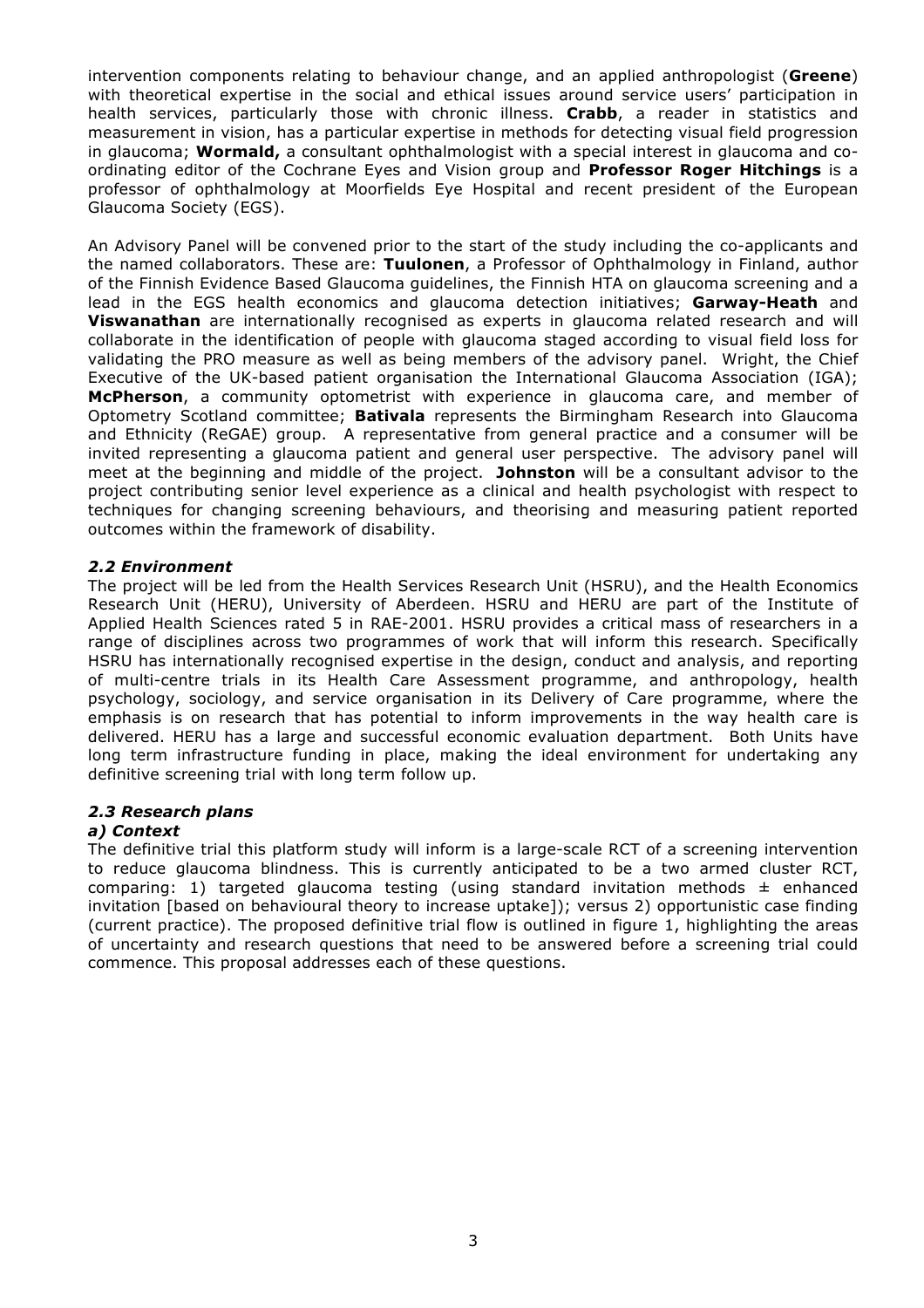# Figure 1



# *b) Research proposed as the platform study*

The proposed research will consist of four stages addressing each research question (see section c). We will adopt a multi-method, multidisciplinary approach involving social anthropology, health psychology, health economics, statistics and clinical epidemiology to address these questions. The findings of each stage will be used to refine our existing economic model that in turn will inform the final trial design.

# *c) Research methodology/analysis proposed*

# *Research Question Q1: What screening strategy (i.e., test; site; target population; provider) will give the optimal combination of feasibility and acceptability to providers? (Months 1-12)*

*Q1a) Aim: To determine the optimal screening strategy (test[s], site, target population and provider).* Screening tests for glaucoma include measures of structure (looking at the degree of optic nerve damage by imaging) and function (visual field loss) and intraocular pressure (IOP). There are many screening tests and combinations of tests that could be used in a screening programme; these were identified and evaluated in our recent report.<sup>5</sup> Some performed poorly, but those remaining all performed reasonably well for diagnostic accuracy. No single test or combination of tests was clearly superior. Selection of an optimal test or test combination therefore rests on the feasibility and acceptability to both users and service providers. A matrix of test accuracy, portability, and proportion of users able to undertake the test, 'at risk' population and options for screening sites will be developed based on our previous report.<sup>5</sup> Using this matrix, potential tests, the target population and testing arrangements will be short listed by consensus with expert clinicians and users at the first Project Advisory meeting.

*Q1b) Aim: To determine the feasibility and acceptability of these screening strategies in a service context*. Although potential screening strategies can be identified, it is important to assess health professionals' views about whether these could be implemented in practice before they are formally accepted as a screening intervention for inclusion in the definitive trial. We will assess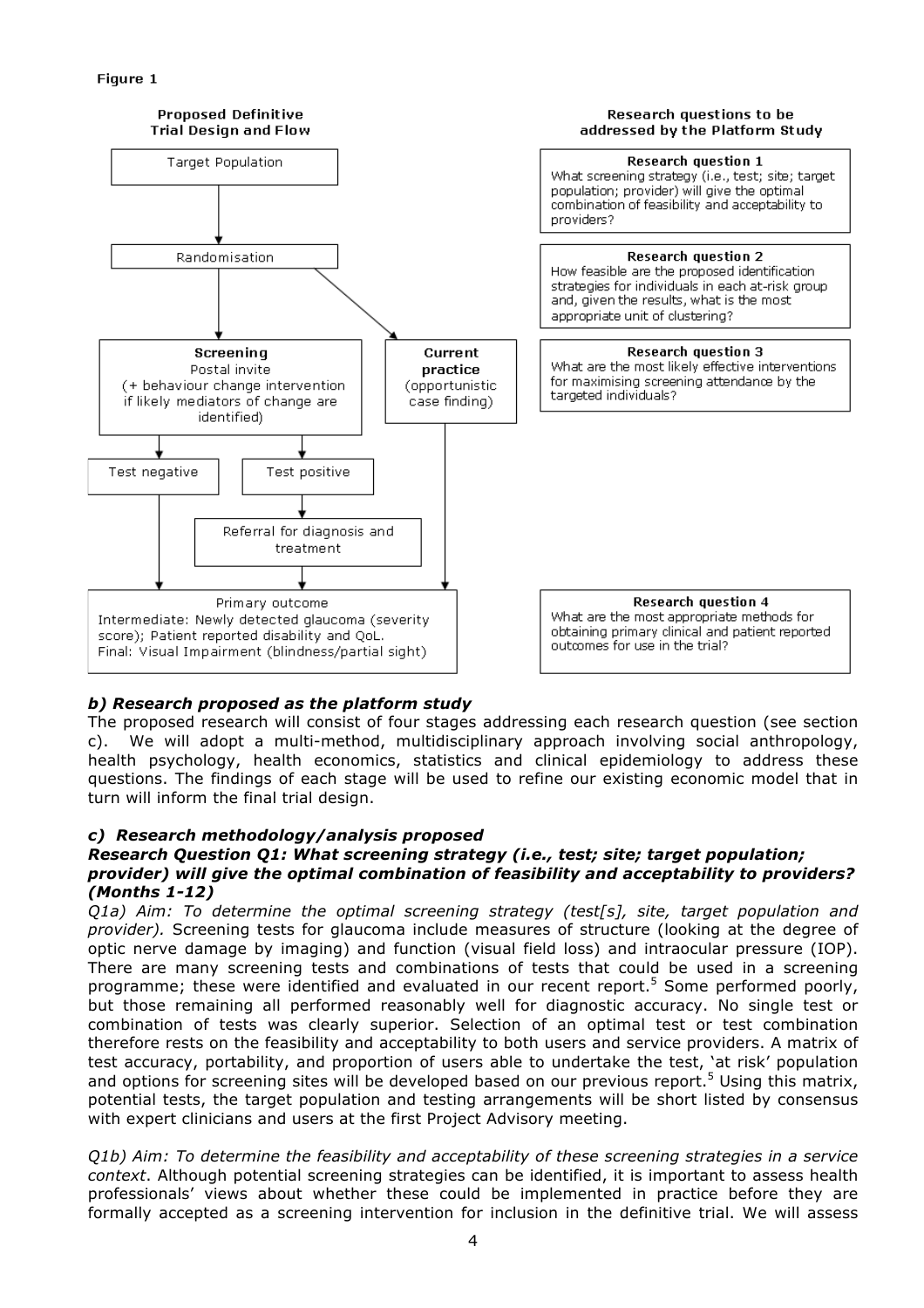the barriers and facilitators to the introduction of the short listed test strategies through a formal exploration of the context in which such screening techniques could be applied. We will use established methods in social anthropology to tap multiple perspectives to gain an understanding of the issues that impact on the design and implementation of eye care services from the perspectives of key stakeholders (health professionals and policy makers).

We will collaborate with VISION 2020 UK (an umbrella organisation which facilitates greater collaboration and co-operation between organisations within the UK which focus on visual impairment), the relevant Royal Colleges, representatives from the UKNSC and the National Diabetic Retinopathy Screening Programme to identify, and facilitate recruitment, of key personnel from primary and secondary care, and policy makers across the UK. Interviewees will be purposively sampled from this sampling frame to examine variations and perceptions of current testing practices and the potential impact of screening on clinical and process of care outcomes, interdisciplinary working and resource needs. Health care professionals will include GPs, nurse practitioners, and optometrists (n=10+10+10) and secondary care professionals [ophthalmologists] (n=10). Policy makers will include chief executives of primary and secondary care trusts, Directors of Public Health and a representative from VISION2020 and a representative from the UKNSC (n= 5). Semi-structured interview protocols will be designed to address the key research questions and qualitative issues summarised in Boxes 1 & 2, whilst maintaining sufficient flexibility to accommodate respondents' novel ideas. The protocols will be informed by the clinical expertise on the Project Advisory Panel, and policy document review e.g. current planned reconfigurations of eye care services in the UK.<sup>11-13</sup> Interviews with policy makers will address historical, practical and strategic issues as well as reflections on potential for changes in practice. Interviews with clinical staff will focus more closely on perceptions of screening and implications for practice. Interviews will be conducted mainly by telephone and will last no more than an hour.

# **BOX 1. Current context of glaucoma detection**

- *History & context* To determine the current strategy of testing; how has this evolved? Who are the key players? What are the lines of responsibility/accountability?
- *Organisational structure* To determine what screening / identification strategies (i.e. test; site; provider; population) will be the most feasible and acceptable to providers in the UK?
- *Managing change:* What changes to ways of working are anticipated? What are the expected drivers and barriers to change / implementation?
- **Multidisciplinary networking:** How successful is interdisciplinary working across boundaries in the screening context? Perceived obstacles?
- *Measuring quality and benefits:* What are the expected benefits for health professionals and policy makers of a screening intervention (i.e. quality assurance and audit)?

# **BOX 2. Perspectives on glaucoma screening**

- What is understood by OAG screening, i.e., its importance, training required and the service provided?
- What are the issues relating to the ethics and equity of targeting subgroups? Is it acceptable to consider selective screening? Which groups are perceived to be most at risk? How should they be approached?
- What are perceived to have been the major barriers and facilitators to glaucoma detection, e.g., how to test; motivate user attendance; service issues around test positives?
- What role do the different stakeholders play in supporting screening implementation?
- What are the actual and potential benefits and drawbacks of screening as perceived by staff in these practices and specialities?

Anthropological field notes will be taken during and immediately after each interview, interviews will be recorded to enable field note validation (both internal and external validation by getting 20% of interview summaries independently analysed). Two forms of analysis will be presented: holistic anthropological summaries and qualitative content analysis of key themes and issues by stakeholder type. It is likely that the analysis of interviews with health professionals and policy makers will reveal matches and mismatches in perspectives between these different stakeholders. These matches and mismatches will be explored in focus group discussions with optometrists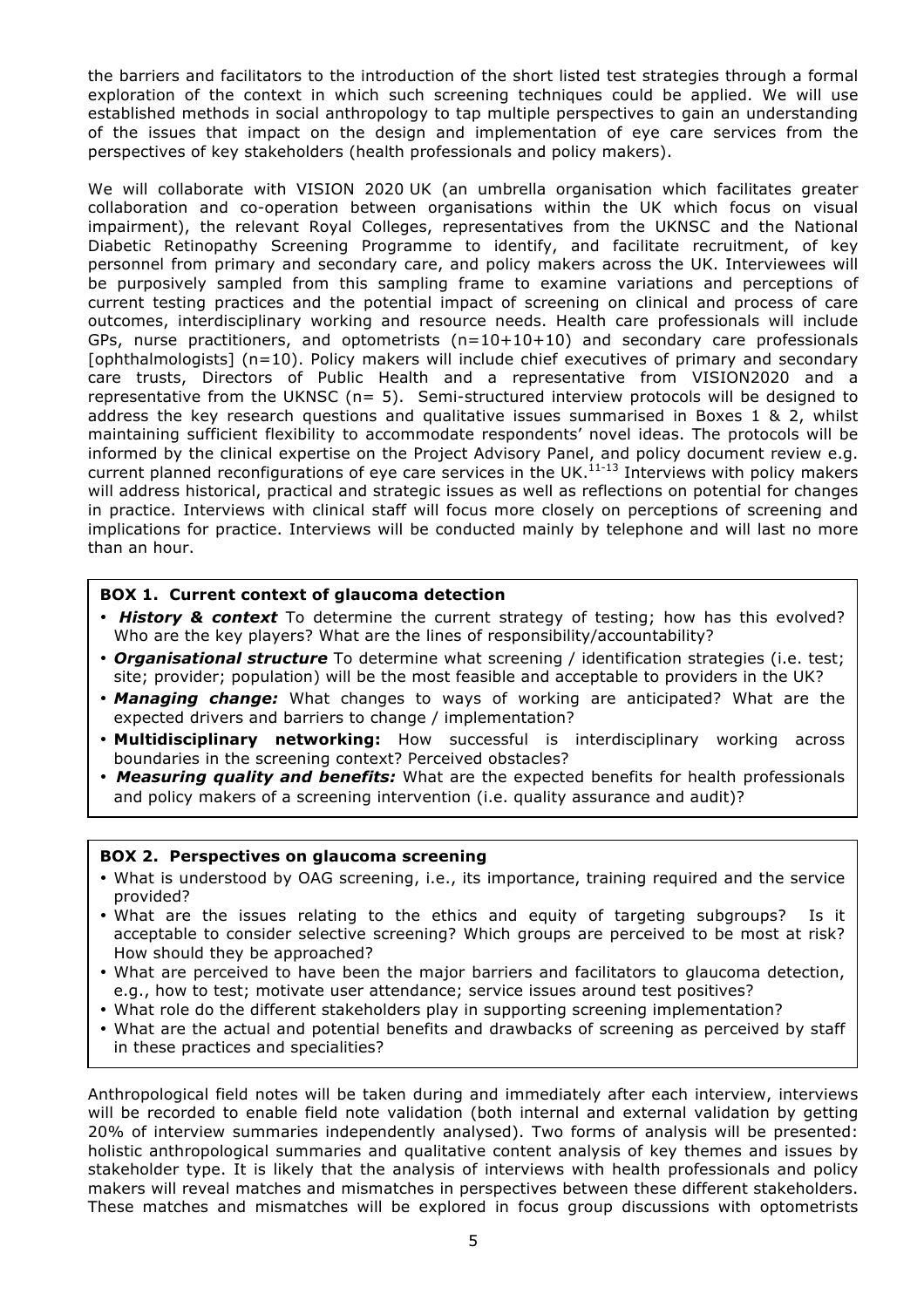(max n=6 in group) and ophthalmologists (max n=6 in group) in which similar topics are covered and areas of controversy and dissent within the group specifically explored.<sup>14</sup> The outputs of these discussions will indicate the two most appropriate and feasible configurations of the target population and screening intervention to inform the investigation of research questions 2&3 and clarify any issues in implementation that may need extra care.

#### *Research Question* **Q2:** *How feasible are the proposed identification strategies for individuals in each at-risk group, and given the results what is the most appropriate unit of clustering? (Months 13-24)*

*Aim: To determine the target group(s) for screening, and inform the unit of clustering for the definitive trial.* Having identified two possible testing strategies, we will explore the feasibility of identifying the population on whom screening is felt to be appropriate and acceptable. The feasibility of identifying the target population from routine data sources will be explored, tested and reported. Identification methods are likely to differ for the different risk groups: e.g. family history (relatives of patients with glaucoma diagnosis - primary care/secondary care records); black ethnicity (community groups); myopia (optometry records); diabetes (diabetes registers). Issues such as accessibility, coverage and accuracy will be recorded. We will also test the feasibility of identifying individuals selected on age alone through primary care databases or using a brief questionnaire asking people to self-identify if they are in one of the specified risk groups. We will work with other relevant groups, including the National Diabetic Retinopathy Screening Programme, other research groups developing strategies to improve case detection for siblings of people with diagnosed OAG,<sup>15-17</sup> the Centre for Research in Ethnic Relations (CRER) based at the University of Warwick and the ReGAE group who are exploring attitudes and beliefs, in an Afro-Caribbean population, related to eye disease $18-20$  to build on their collective experience on the feasibility of accessing 'high-risk' groups.

The outcome of this phase of the research will be judged in terms of the feasibility (is it possible) and time (cost) to identify the target population. This will be compared with cost of recruiting the general population, i.e. based on age alone. These data will then be incorporated into the economic model, along with information from Q3b below, to determine whether inviting high-risk individuals remains a viable intervention.

#### **Research question Q3: What are the most likely effective interventions for maximising attendance by the target individuals? (Months 9-24)**

*Q3a) Aim: To identify relevant beliefs and uptake intentions, to inform a theory based questionnaire.* Semi-structured interviews will be conducted with people in the defined target population to elicit their views about attending for a screening test. Description of the screening test and the configuration of the screening test and the target population will be decided on the basis of data from Q1. Interview protocols will be theory-based and will employ the methods used by the research team (MJ, MC, JF) in a current MRC-funded project on acceptability of genetic testing for Paget's disease.<sup>21</sup> Participants will be identified from primary care records, patient and community organisations including the International Glaucoma Association [IGA], the Royal National Institute for Blind people [RNIB], the ReGAE group and volunteers recruited by notices in optometry and glaucoma clinics advertising the study. The sample ( $n = 20$ , or more if needed to achieve data saturation) will be purposively sampled to represent a range of demographic characteristics and levels of risk for glaucoma. Data from these elicitation interviews will be used to generate questionnaire items (for Q3b), thereby ensuring that these items have high relevance for these groups. In addition, people ( $n = 10$ ) who were diagnosed at a late stage, i.e. severe glaucoma, will be interviewed and asked to reflect on when and why they did or did not attend for glaucoma testing; how their condition was detected (e.g. through testing or noticeable symptoms, or whether they were tested and not detected); and at what stage they felt their Quality of Life (QoL) was affected (in terms of Activity limitations and Participation restrictions – see Q4b). These will give rise to further questionnaire items if appropriate.

# *Q3b) Aim: To identify predictors of intentions to attend for glaucoma screening.*

Screening uptake requires that individuals, first, decide to attend for screening and second, actually attend at the screening location. That is, uptake involves intentional behaviour. Predictive models of intention and behaviour from psychology make the assumption that how people think will influence what they do. Three types of such beliefs and attitudes (whether a person thinks the advantages of attending for screening outweigh the disadvantages); subjective norms (whether a person thinks that other people would approve or disapprove of them attending for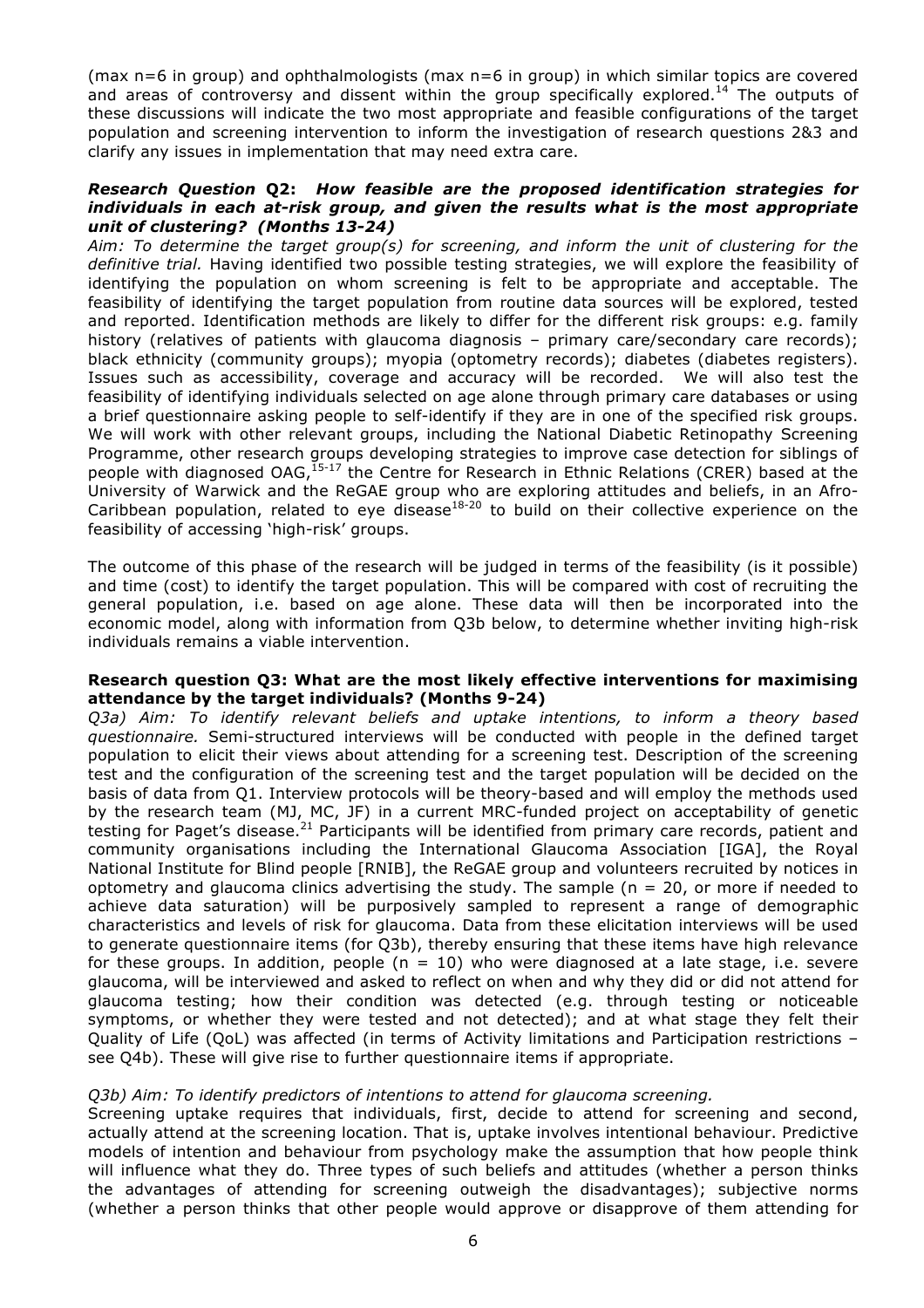screening); and perceived control over doing the behaviour (whether a person thinks that it is easy or difficult and whether there are barriers or facilitators to attending screening). The types of beliefs assessed will be informed by the theoretical model, the Theory of Planned Behaviour,<sup>22</sup> and the content of the questionnaire items will be determined by the interview data (from Q3a) in accordance with standard practice in the field.<sup>23</sup> The questionnaire will be sent to 200 individuals in each high-risk group and 200 in the general population using the same sampling frame described in Q3a. This sample size will have 80% power to detect a difference of 0.33 SD in intention scores between the general population and targeted groups. The theoretical constructs that predict intention to attend for testing will be identified from questionnaire data using a multiple regression approach. These predictors will be mapped on to select behaviour change techniques most likely to maximise uptake of testing.<sup>24</sup> In addition, the specific beliefs that discriminate between high intenders and low intenders will be identified using t-tests. These 'discriminant beliefs' will also inform the content of the intervention.

Our group (MJ, JF and colleagues) are refining the methods for identifying components of behaviour change interventions most likely to be effective in this context, covering two aspects of change: motivation and action. We will use these methods together with the questionnaire data to specify a behaviour change intervention to maximise screening uptake.

#### *Research Question Q4: What are the most appropriate methods for obtaining primary clinical and patient reported outcomes for use in the trial? (Months 1-24)*

*Q4a) Aim: To determine the feasibility of ascertaining clinical outcome from patient records and routine data.* The primary clinical outcome of the definitive RCT will be newly detected glaucoma, detailed by severity, with blindness as the long-term outcome. We will explore the feasibility and completeness of ascertainment of newly detected glaucoma from UK hospital clinic records. In particular we will determine the coverage of an electronic patient record for glaucoma since this would be the preferred mode of primary outcome assessment in the definitive trial. Feasibility will be determined in terms of availability, and possibility of developing a trial-specific electronic data capture mechanism for the definitive RCT. We will also examine the feasibility and completeness of flagging for glaucoma events through Hospital Episode Statistics (HES) data in England; Information Statistics Division (ISD) data in Scotland; and registration of visual impairment.

*Q4b) Aim: To develop and test the patient reported outcome (PRO) measure (content, and validity).* Building on our existing work, and our systematic review of PRO measures used in glaucoma, we will systematically identify PRO instruments used in screening or public health intervention studies in other disease areas. Based on these (and our already identified item bank from glaucoma specific measures) potential items (questions) to be included in the PRO to be used in the trial will be determined by a rigorous theoretical approach by mapping each of the items on to the constructs in the WHO model of disability: Impairment (I); Activity limitations (A); and Participation restrictions (P). Using the process of Discriminant Content Validation (developed by MJ and colleagues;<sup>25</sup>) the 'pure' items for each of these constructs will be identified so that relationships between the constructs can validly be explored and a greater understanding of the PRO measure can be achieved. This approach is particularly important for a glaucoma screening RCT as it could distinguish between the QoL effects associated with screening and those associated with vision-related activity limitation and participation restriction. The PRO will be evaluated in the target population (500 participants) identified from three sites (Aberdeen, Birmingham, London [Moorfields Eye Hospital]) including people with OAG (mild, moderate and severe defined on the basis of binocular visual field loss – 125 people in each category) and those without glaucoma (125 people). The evaluation will use exploratory factor analysis to identify components, test convergent validity with other related QoL measures and test discriminant validity across the different categories of people. We will also explore any differences obtained with a Rasch Item Response Theory approach. The sample size of 500 was estimated using the recognised rule of thumb that approximately 20 observations per item in the exploratory factor analysis are required to estimate a valid model.<sup>26</sup> This allows a maximum of 25 items to be used in the exploratory model.

# *Health Economics: Research questions 1-4 (Months 1-24)*

*Aim: To refine the existing economic model providing an updated estimate of the costeffectiveness of alternative screening strategies.* One criterion for adoption of screening for OAG will be its cost-effectiveness compared with other relevant strategies. Our proposed RCT will include an economic evaluation, it is important that the included strategies are relevant to the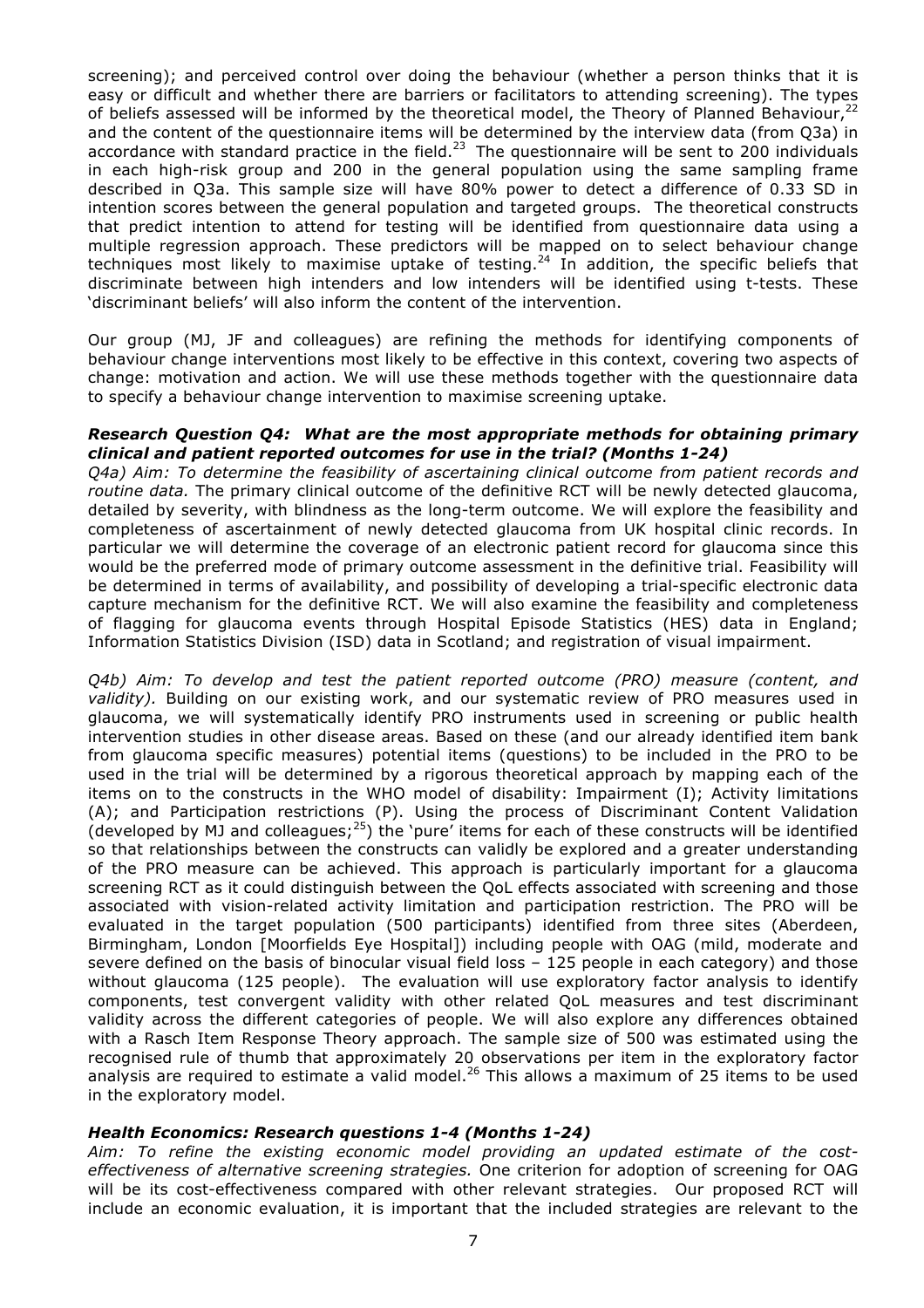NHS. The development of these strategies can be informed by a model based economic evaluation, as this model can test the likelihood that different hypothetical strategies might be cost-effective. If some strategies appear potentially cost-effective for a range of feasible values for key model parameters, then, it is likely that these strategies will also be potentially costeffective within a trial based economic evaluation.

New information generated within this project will be incorporated into the existing model and where necessary this model will be refined to reflect the new insights gained. Each stage of the research will suggest potential alternative ways in which a screening strategy will be organised. As these new ways are developed they will be considered by the economic modelling exercise and those ways that seem most likely to be cost-effective identified. This information will be fed back to the research team so that the research can be focused on those potential ways of organising a screening strategy that appear most promising. For instance, information from research question Q1a, on potentially acceptable screening strategies, will be used to define a set of screening strategies within the economic model; subsequently, the economic model can be used to assess the expected effectiveness and efficiency of those strategies. These will be presented to the stakeholders (Q1b) and feasibility discussed. Therefore, the economic analyses will be used in an iterative manner alongside other stages throughout this project in order to refine hypotheses and research objectives in subsequent stages.

The economic model will incorporate all new data available on costs, probabilities and health outcomes (e.g. Quality Adjusted Life Years –QALYs-). Model results will be obtained in terms of cost per QALY but also in terms of clinical and natural outcomes e.g. number of cases detected. Model uncertainty will be explored with sensitivity analyses. This is likely to involve deterministic and probabilistic sensitivity analyses. Cost effectiveness acceptability curves are expected to be used to present results. A final element of the modelling exercise will be to explore the value of information of the screening strategies considered most relevant for inclusion in the screening RCT. The purpose of this exercise will be to identify the most important areas for data collection within the trial.

# *Key deliverables of the proposed research.*

By optimising both the screening strategy and the intervention to maximise uptake, and by defining the outcome schedule, this research will enable a precise and evidence-based trial protocol to be developed that has the best opportunity to demonstrate the success or not of a glaucoma screening programme. Specific deliverables from the research will thus include:

- 1. Acceptable screening strategy (test, site, and target population);
- 2. Feasible strategies to invite individuals in each of the target groups;
- 3. Informed trial design (unit of clustering);
- 4. A decision as to whether a behavioural intervention might increase uptake of screening;
- 5. An updated economic model to inform the RCT and to which data from an RCT can subsequently contribute;
- 6. Defined trial outcomes.

# **Decision rules for progression to definitive trial**

The IES platform will be considered successful if a feasible and acceptable intervention can be identified to take to full trial and if primary clinical and patient reported outcomes can be feasibly collected. Questionable feasibility may include a significant minority of a stakeholder group finding any proposed screening intervention unacceptable.

# **4) Ethics and research governance.**

We believe the proposed research does not pose any specific risks to individual participants nor does it raise any extraordinary ethical issues. We will submit our research proposal for review and approval to the appropriate Research Ethics Committees via the National Research Ethics Service and to any relevant NHS Research and Development committees. We will abide by the MRC's guidelines on Good Research Practice and follow the University of Aberdeen's Research Governance guidelines. In addition we will convene a project advisory group to monitor and review the progress of the study.

# **5) Data preservation for sharing.**

The applicants will comply with the MRC policy on data sharing and preservation and agree that valuable data arising from this research will be made available to the scientific community with as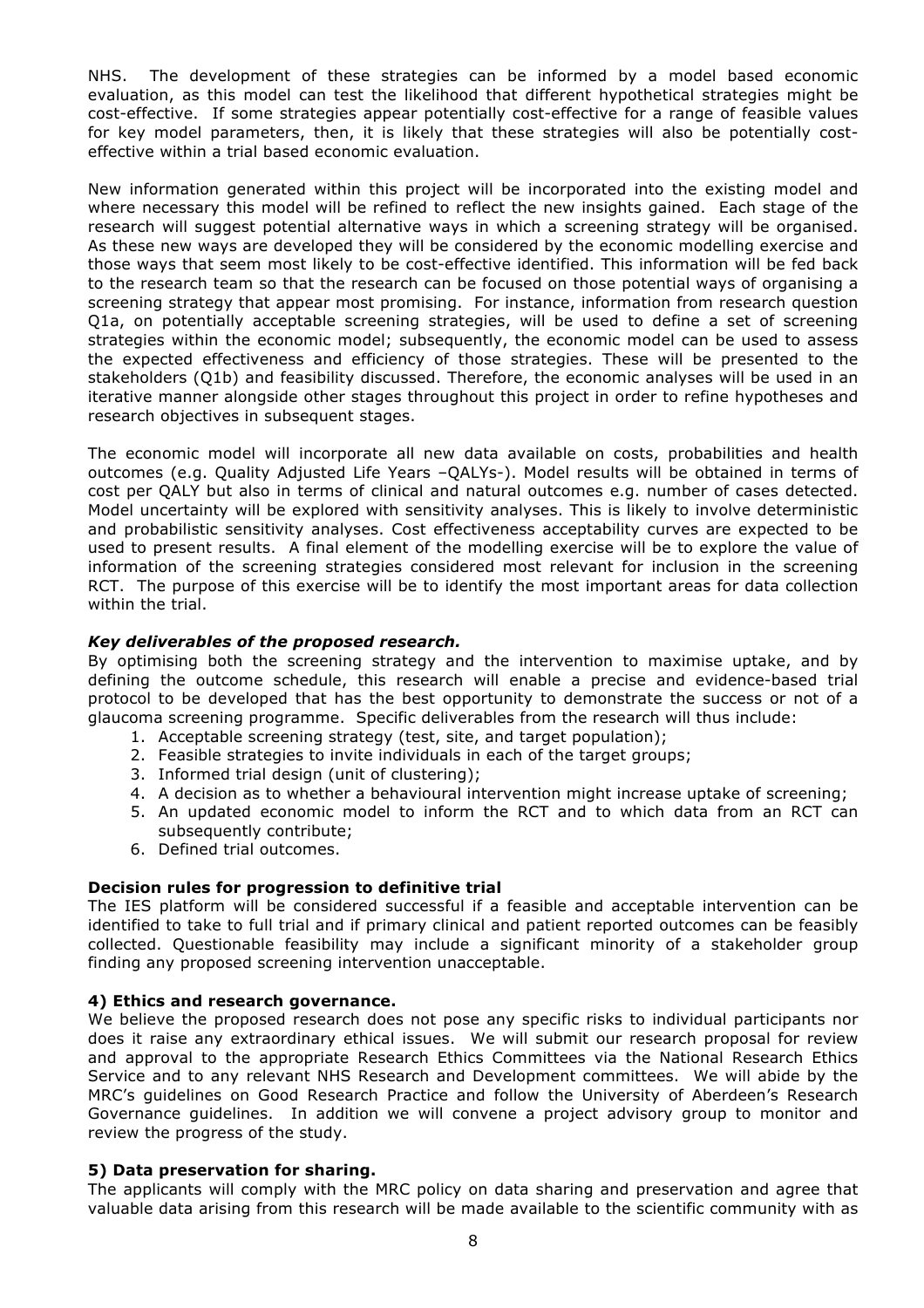few restrictions as possible and shared in a timely and responsible manner. All consent forms will state that other researchers may wish to access (anonymised) data in the future. Burr as the Chief Investigator will ensure compliance with legal, data protection and ethical guidelines.

# **6) Public engagement in Science**

Involving patients and the public is an important component of decisions regarding a population screening intervention. This research proposal involves potential users and patient organisations throughout. We have worked with the International Glaucoma Association (IGA) on our previous projects in the area.<sup>5,10</sup> David Wright, the Chief Executive of the IGA has agreed, on behalf of the IGA, to collaborate. We will involve two consumers in our Advisory Panel, a glaucoma patient representative and we will seek another consumer identified from a patient organisation or community association.

# **7) Exploitation and dissemination.**

The results if the study will be disseminated in several ways:

1) A final grant report to the MRC; 2) A series of open access publications detailing the results if the study; 3) An updated report to the UK National Screening Committee; 4) Presentations to relevant health care professional and policy audience; 5) lay summaries of main findings for relevant patient organisations and communities, and ultimately to lead and eventually provide evidence from a multi-centre trial of the effectiveness of an intervention to improve case health outcomes for those at risk of losing vision from OAG.

# **Reference List**

**1** Quigley HA et al. The number of people with glaucoma worldwide in 2010 and 2020. *Br J Ophthalmol* 2006;90:262-7. **2** Maier PC et al. Treatment of ocular hypertension and open angle glaucoma: meta-analysis of randomised controlled trials. *Br Med J* 2005;331:134-6. **3** Fraser S et al. Deprivation and late presentation of glaucoma: case-control study. *Br Med J* 2001;322:639- 43. **4** *UK National Screening Committee's Policy Positions 2007 [document on the Internet].* UK National Screening Committee; 2007. URL: http://rms.nelh.nhs.uk/ **5** Burr J et al. The clinical and cost effectiveness of screening for open angle glaucoma: a systematic review and economic evaluation. *Health Technol Assess* 2007 Oct;11(41):1-190. **6** Hatt S et al. Screening for prevention of optic nerve damage due to chronic open angle glaucoma. *Cochrane Database of Systematic Reviews* 2006;Issue 4:Art. No.: CD006129. DOI: 10.1002/14651858.CD006129.pub2. **7** Vaahtoranta-Lehtonen H et al. Cost effectiveness and cost utility of an organized screening programme for glaucoma. *Acta Ophthalmol Scand* 2007;85:508- 18. **8** Bunce C et al. Leading causes of certification for blindness and partial sight in England & Wales. *BMC Public Health* 2006;6:8 Mar 2006. **9** Bhargava JS et al. Views of glaucoma patients on aspects of their treatment: an assessment of patient preference by conjoint analysis. *Invest Ophthalmol Vis Sci* 2006;47:2885-8. **10** Burr J et al. Developing a preference based glaucoma utility index using a discrete choice experiment. *Optom Vis Sci* 2007;84:797-808. **11** *Review of community eye care services in Scotland [document on the Internet].* Scottish Executive, 2006. URL:http://www.scotland.gov.uk/ **12** *Service implementation - Do Once and Share Glaucoma Action Team final report [document on the Internet].* Do Once & Share Programme (DOAS) 2006. URL:http://www.doasglaucoma.org/ **13** *General ophthalmic services review [document on the Internet].* UK Department of Health 2007. URL: http://www.dh.gov.uk/ **14** Kitzinger J. The methodology of focus groups: the importance of interaction between research participants. *Sociol Health Illness* 1994;16:104-21. **15** Munachonga EM et al. Examination of first-degree relatives of patients with glaucoma: a randomized trial of strategies to increase use in an eye hospital in Africa. *Ophthalmic Epidemiol* 2007;14:155-9. **16** Okeke CN et al. Targeting Relatives of Patients With Primary Open Angle Glaucoma. *J Glaucoma* 2007;16:549-55. **17** Sung VC et al. Longitudinal glaucoma screening for siblings of patients with primary open angle glaucoma: the Nottingham Family Glaucoma Screening Study. *Br J Ophthalmol* 2006;90:59-63.**18** Shah P et al. ReGAE 1: using the Shah-Cross model as an orientating framework in African-Caribbean glaucoma research. *Eye* 2006;20:988-97.**19** Cross V et al. ReGAE2:glaucoma awareness and the primary eye-care service: some perceptions among African-Caribbeans in Birmingham UK. *Eye* 2007;21:912-20. **20** Cross V et al. ReGAE 3: glaucoma awareness and perceptions of risk among African-Caribbeans in Birmingham UK. *Diversity in Health and Social Care* 2005;2:81-90. **21** Langston AL et al. Protocol for stage 1 of the GAP study. *BMC Health Serv Res [serial on the Internet]* 2006;6:8 June 2006. **22** Ajzen I. The theory of planned behaviour. *Organizational Behaviour & Human Decision Process* 1991;50:179-211. **23** Francis JJ et al. *Constructing questionnaires based on the theory of planned behaviour. A manual for health services*